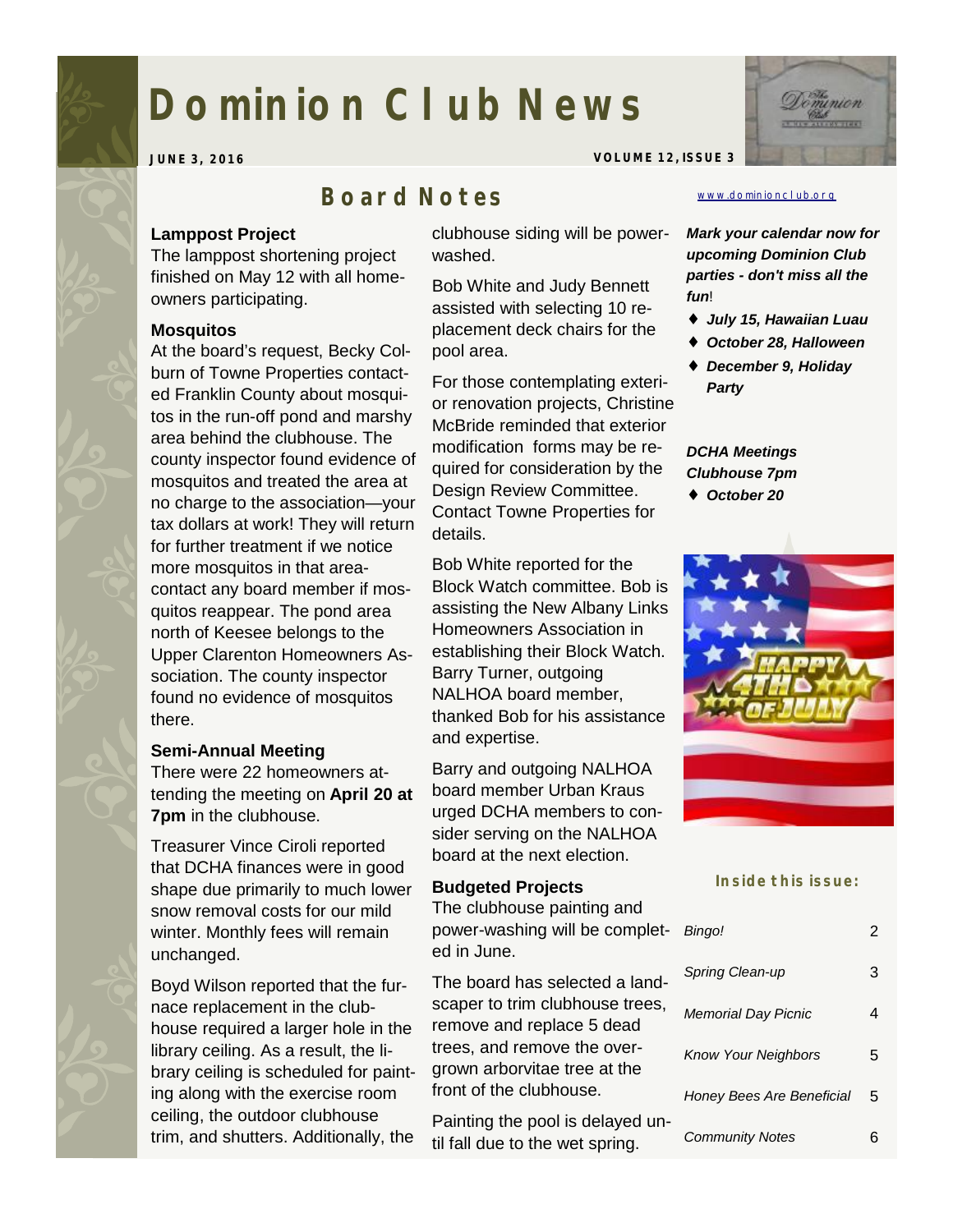

# *Bingo!*

The Spring Bingo Party was a held on April 29 at the Clubhouse to kick off the "2016 Party Season". We had 45 neighbors attending. Snacks & drinks were provided.

We played 10 games. Our winners were: Carol Weiss, Phyl Morrisey, Carol Jauchius, Karen Collins, Dean Jauchius, David (Coach) Ewing,



The 2016 Party Committee was introduced. New members are: Matt & Leisa Hartman, Dave & Brenda Smith, Jim Brown, Myra Littleton, and Beth Rinder. Returning members: Tom & Janet Gyurko, Bob & Kathy Kunovich (Vice Chairperson), Sharon & Clay Miller, Bob & Jackie White, Pat (Chairperson) & David (Coach) Ewing.

Sarah Strahler, and Joanne Seip. Sarah Strahler was the big winner with two individual wins and one split. Prizes: Games 1,2,3-\$10, Games 4,5,6-\$20, Games 7&8-\$30, Game 9-\$40 & Game 10-\$50.



Everyone had a good time visiting with neighbors and playing some great Bingo!





**Hawaiian Luau July 15 6:30p**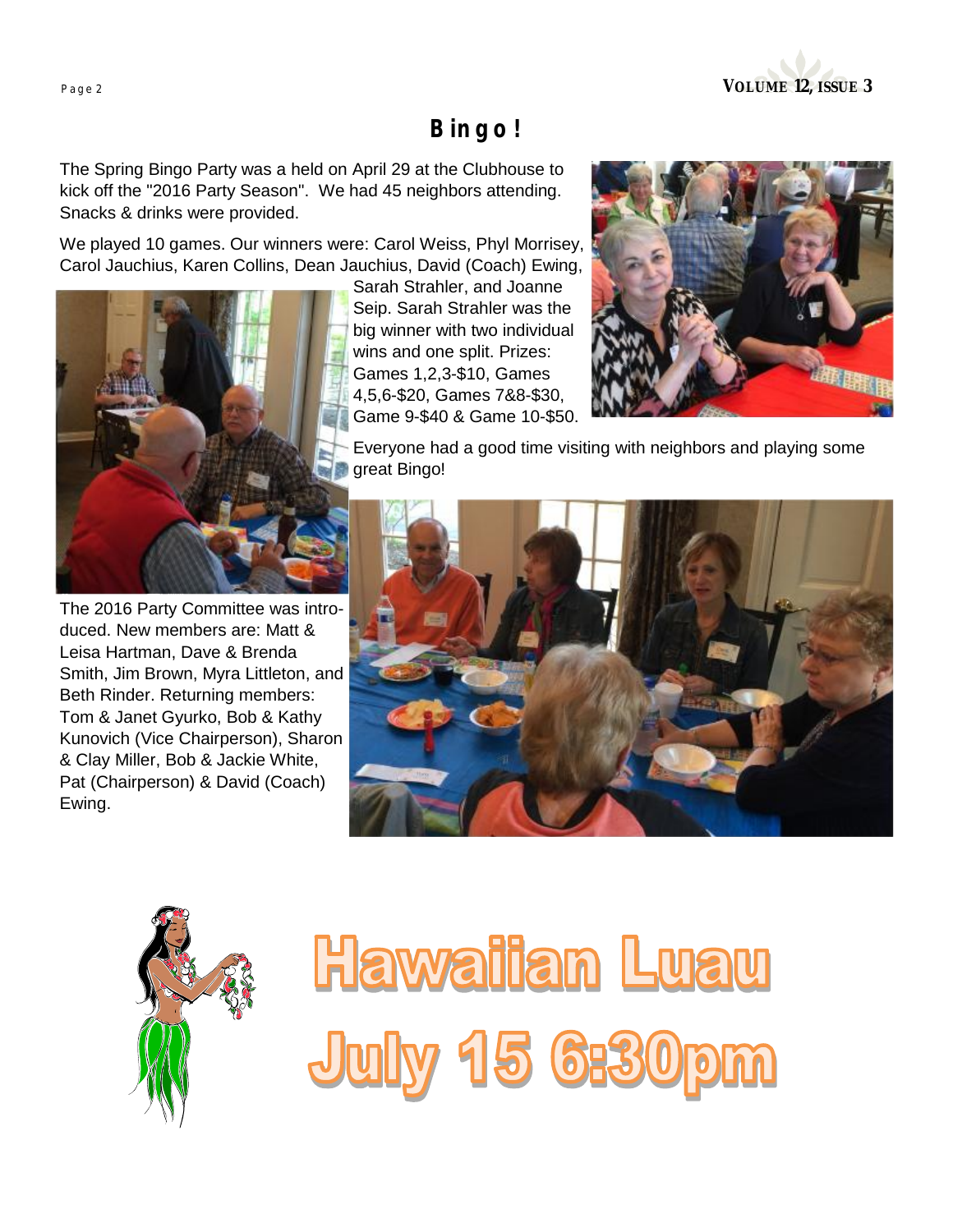

# *Spring Clean-up*

The original date for the clubhouse spring clean up May 14 was rained out. On May 28 at 10am a hardy group of 31 of our neighbors arrived at the clubhouse to do the annual spring clean-up. The inside and outside of the clubhouse, pool area and flower beds were spiffed up. Many thanks to our neighbors who supplied equipment, including 3 power washers, and cleaning materials. Special thanks to Judy Bennett for bargain hunting a new umbrella base for the pool area and Sarah Strahler for tending roses in the front bed. With occasional breaks for coffee and doughnuts the work was completed a little after noon.

Those participating included: Pat Ewing Boyd & Margaret Wilson Dave & Brenda Smith John \$ Becky Rhoads Matt & Leisa Hatman Bob Mertens Roger & Madalyn Benjamin Marge McCoy Judy Fisher Rene Baum Scott Harris Bob & Phyl Morrisey Judy Bennett Ken & Lynda Hill John Bradshaw Ed & Deb Susi Brad Day Bob & Roberta Franz Bob Youngs

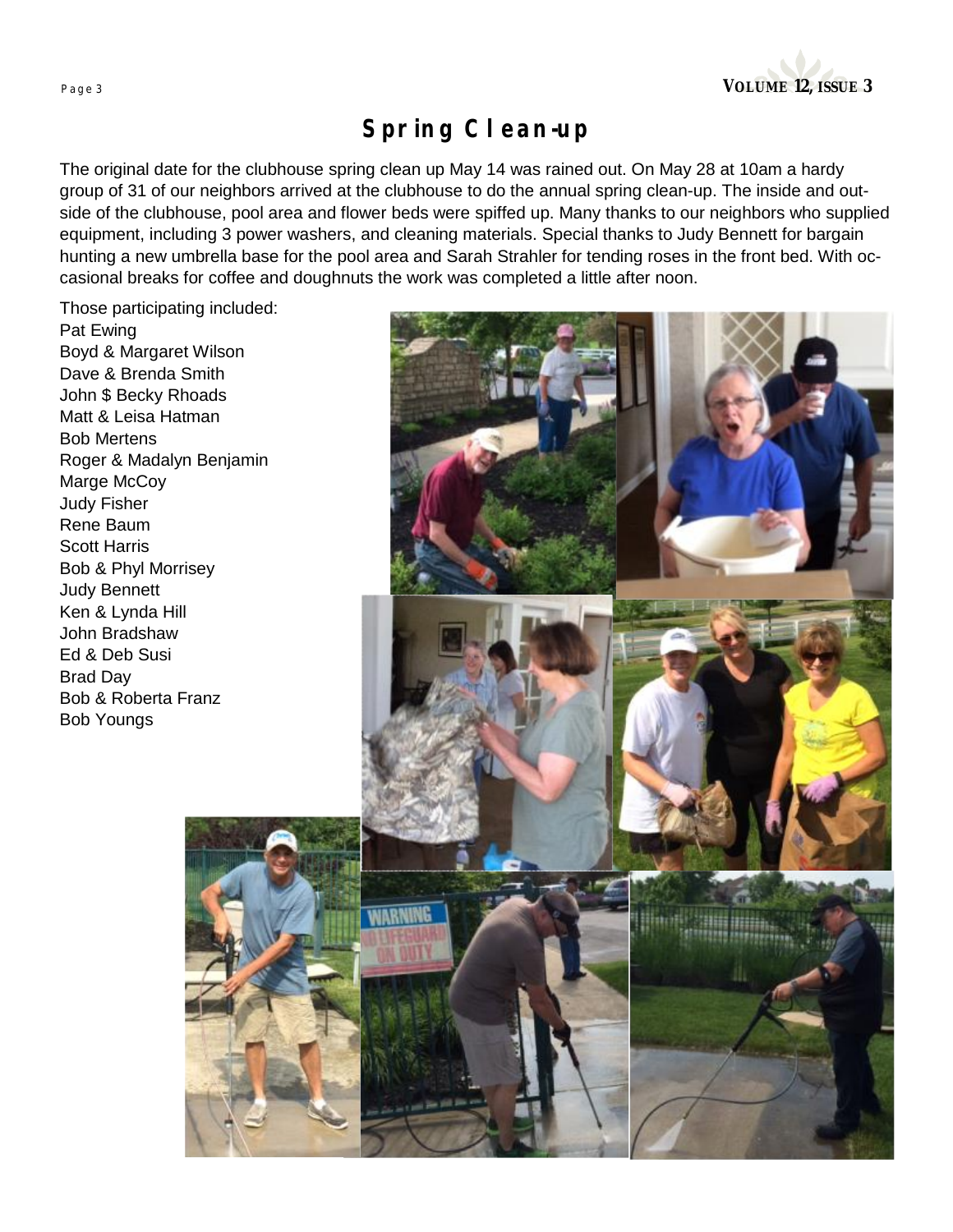

# *Memorial Day Picnic*



The Red, White, and Blue waved proudly as 64 Dominion Club neighbors gathered to honor our veterans and country with an old fashion Memorial Day Picnic. Hamburgers and Hot Dogs, expertly grilled by Bob Kunovich and Bob Youngs, were the main course along with a wonderful buffet of delicious covered dishes. Flags waved proudly from the fence that surround the entire pool area. We had a moment of silence to honor our fallen veterans and then a round of applause for our neighbors who are veterans. We said the Pledge of Allegiance and then the eating commenced. Bob White was the winner of "Guess the Number of Wooden Spools in the Jar". Other door

prize winners included Linda Ketschmaier, Bob White, Boyd & Margaret Wilson , and Rene Baum.

Thanks to all who came to the party and those who shared their flags! Special thank you to all who helped with the Saturday Clubhouse Cleanup to get the clubhouse and pool area looking so great!





Thanks to Bob

Kunovich & Bob Youngs our chefs, the Kretschmaiers and Morriseys for their canopies, Dave Kretschmaier for his audio wizardry, and Deb Susi for the photography!

**Please mark July 15th on your calendar for our Hawaiian Luau**..





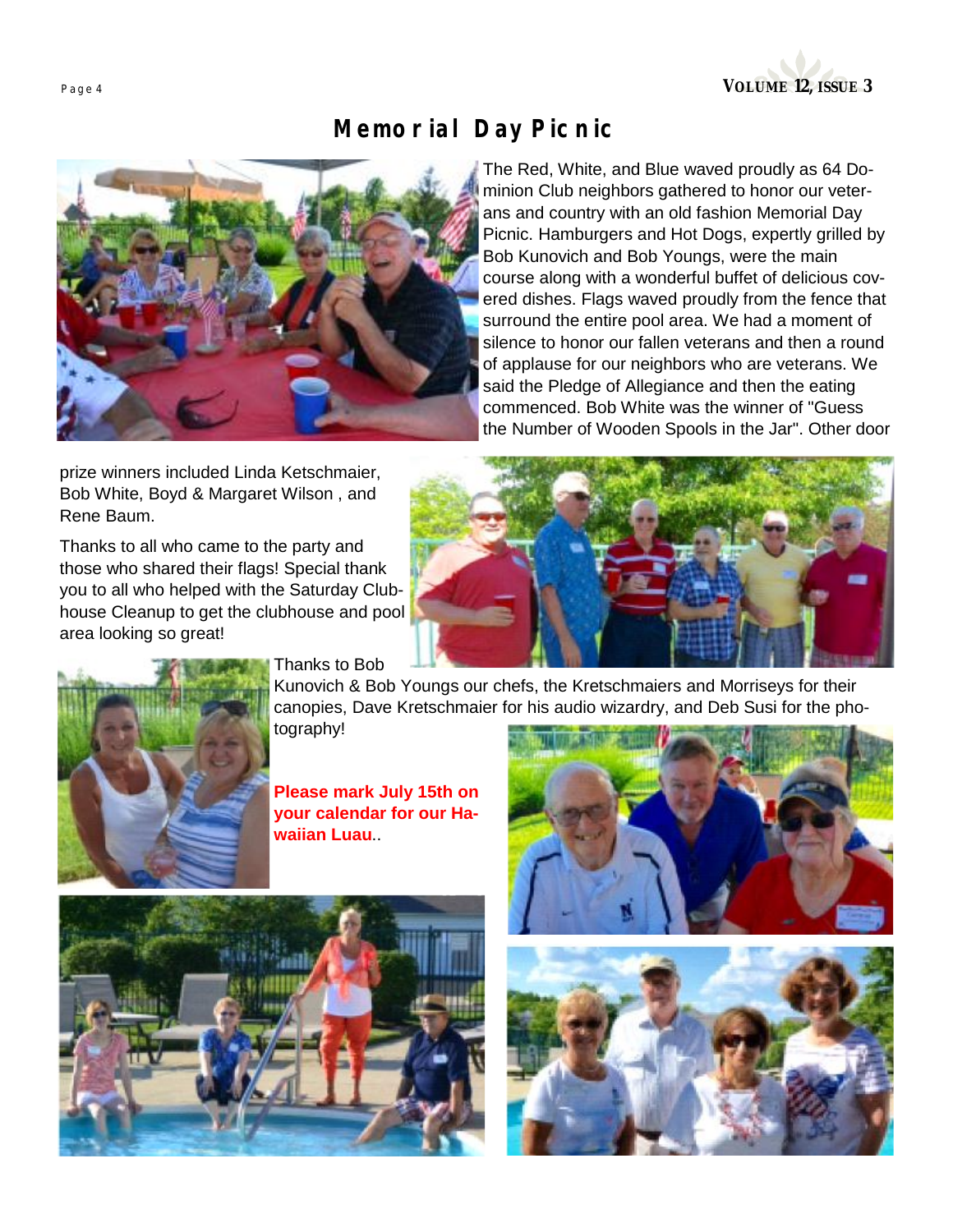

# *Know Your Neighbors*



Michele Gwinn and Dana Peters moved to 7063 Dean Farm Road on April 28, 2016 from Harlem Road, New Albany, where they had lived for over 20 years.

Michele works as a paralegal, asset forfeiture specialist, at the United States Attorney's Office, in Columbus, Ohio. Michele's position involves the forfeitures of cash or tangible property which facilitates crime or is the product of those who engage in violating federal criminal law.

Dana retired on December 31, 2015, from the U.S. Attorney's Office, after 25 years as an Assistant United States Attorney prosecuting federal crimes. Dana was assigned to terrorism investigations but also prosecuted virtually every type of federal crime during his federal career. Before federal service, Dana was a local prosecutor in Columbus. Dana is enjoying his retirement.

The couple is pleased with the Dominion Club and its quiet surroundings. Michele and Dana were married last year and have no children.

# *Honey Bees Are Beneficial*

### Did you know?

Honey Bees are beneficial! They perform the vital function of pollination for most fruits, grains, vegetables, and seed/hay crops. They are responsible for over \$15 billion in increased crop value each year. Bees are the only insect in the world that make food that people can eat.

Suburban areas like ours can beautify our properties with flowers that are friendly to bees.





Plan for blooms season round:

- Crocus, hyacinth, borage, calendula, and wild lilac provide enticing spring blooms.
- Bees feast on bee balm, cosmos, echinacea, snapdragons, foxglove, and hosta in the summer.
- For fall, zinnias, sedum, asters, witch hazel and goldenrod are late bloomers that will tempt foragers.